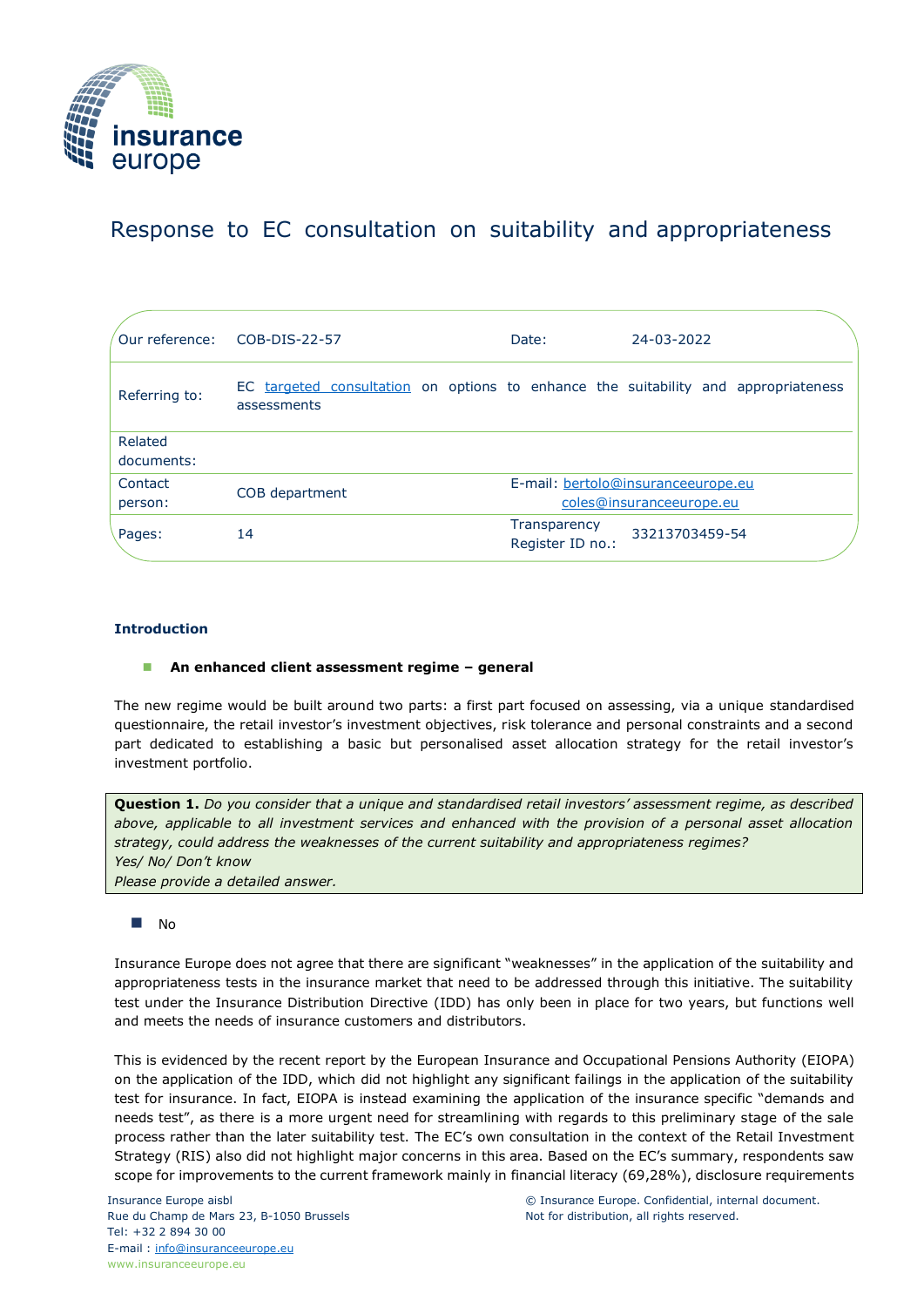

(43,98%), digital innovation (38,55%). In the ranking of the areas where respondents saw more scope for improvement (Figure 4), "suitability and appropriateness" comes only at the 8th position (22,89%).

Insurers see many drawbacks in a unique and standardised retail investors' assessment regime. The industry takes the view that this approach does not take into account three elements as: i) differences across investment regimes, both within and between member states; ii) differences among investors; and iii) differences across advisory services.

i. Investment regimes are very diverse. For example, some investments are locked-in long-term due to tax treatment, where others can be immediately drawn down (albeit subject to a fee). Furthermore, in many instances taxes on capital gains vary between investment regimes, giving rise to liquidity considerations. Thus, an asset class has different characteristics depending on the particular investment regime. For this reason, tests and asset allocation strategies must suit both the individual investor's needs and knowledge, and be tailored to the specific investment regime in question.

ii. It is important that retail investors receive an appropriate test and meaningful advice on risk appetite and tolerance and that advice focuses on achieving a suitable asset allocation. However, investors are very diverse. Some have a thorough understanding of investment products and economics and require little advice in relation to basics such as risk tolerance and asset allocation, whereas others with limited knowledge may benefit significantly from a minimum level of guidance.

iii. Advice is a valuable service as it brings personalisation and consumers benefit from the professional knowledge of the distributor. Consumers also benefit from healthy competition between advisors. Advisory services are a component of a complex national framework in which there are several type of advisors. Advice is focused on the customer and this means that there is competition in offering advice that best suits them. This is particularly relevant for insurance products that are not only financial products but embrace a plurality of customer needs. A too rigid model risks not taking this plurality into consideration.

Insurers, as manufacturers & distributors of IBIPs, will be significantly impacted by the EC's RIS and the corresponding legislative rules. The EC's consultation paper does not appear to have given due consideration to the specific nature of insurance-based investment products (IBIPs) or to insurance distribution systems. Instead it looks to apply a regime designed for investment firms, and wealth management clients in particular, to a completely different set of products and consumers. As such, it is likely to result in considerable consumer detriment rather than offer any improvements to a system that currently works well in the insurance market. Moreover, while drafting new legislation, the specificities of sectors affected by it must be taken into consideration.

IBIPs have more to offer than pure investments and can address different type of consumer needs (protection, financial planning, risk diversification, etc). Insurance Europe has included further details of the features of insurance markets that have been overlooked in the annex attached to this response. IBIPs are insurance-based products designed for consumers looking to purchase a product with a degree of additional cover/protection. They are sold via well-established insurance distribution systems that operate differently to those under MiFID. This proposed regime appears to have completely overlooked this.

**Question 2.** *Do you think a new retail client assessment (enhanced with a personalised asset allocation strategy) and its transferability could bring benefits and opportunities to retail investors and financial intermediaries? Please provide a detailed answer.*

*- Yes, it could bring them benefits and opportunities*

- *- No, it would not bring them specific benefit*
- *- Don't know /no opinion / not applicable*
	- No, it would not bring them specific benefit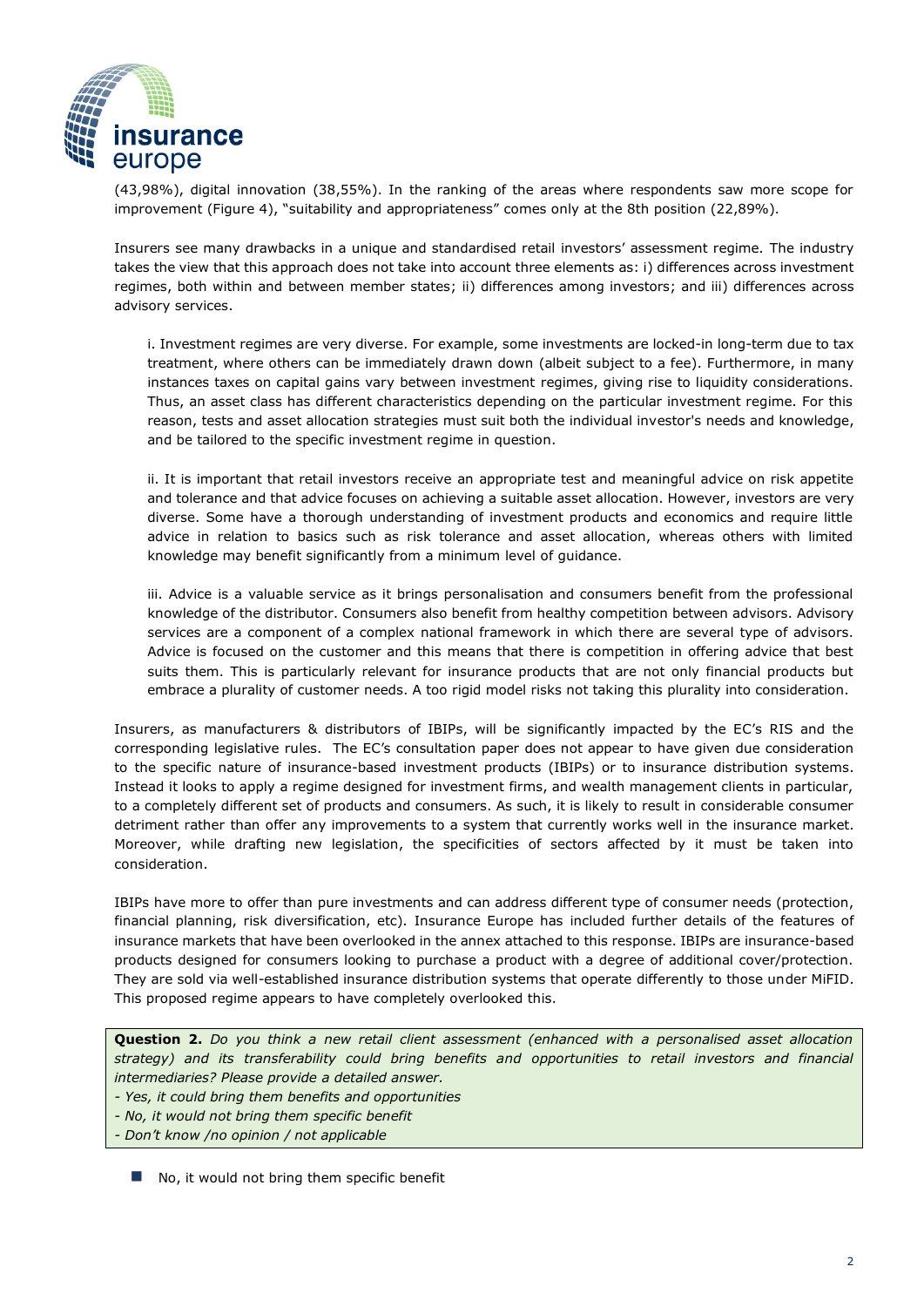

No, as currently proposed, insurers do not see any particular benefit to consumers in the introduction of a new retail client assessment. Furthermore, insurers are not aware of any specific consumer need in the insurance sector that this is designed to address. Insurers' products are specific in nature and have specific features. The current distribution system reflects the nature of insurance products and enables insurers to provide suitable products to consumers. More details on the specific features of IBIPs is included in annex to this response.

The proposals included in this consultation paper are unlikely to shorten or streamline the suitability test. Instead, they seem likely to make the process longer and more burdensome. The suitability assessment already covers the key aspects needed and will shortly be updated to also cover ESG preferences. Further changes under this regime are unnecessary.

The proposals, as drafted, would impact product innovation, both when it comes to design and asset allocation. It would remove development and competition on the quality of advice.

**Question 3.** *Should retail investors be able to transfer the results of their assessment together with their personalised asset allocation strategy to brokers/financial intermediaries of their choosing in order to facilitate switching between or using multiple brokers/financial intermediaries and generally enhance the investor experience? Please explain your answer. Yes/ No/ Don't know*

Consumer consent would need to be at the heart of any new system, with consumers themselves deciding who has access to any information they have provided. Under the IDD, a right to access a copy of the record of your suitability assessment (and other relevant information) already exists (Article 23(3) of the IDD). This right should be protected and not overridden by any aspect of this new initiative.

Insurance Europe would also like to point out the relative unimportance of online switching services for IBIPs. Personalised, long-term products like IBIPs will inevitably be switched much less often than pure investment products. Extensive switching is unlikely to be in the consumers benefit (eg cancellation costs, lower guaranteed interest rates, or poorer biometric parameters due to changed entry age or health status), and so actively encouraging switching is not advisable.

Further feedback on the potential drawbacks of portability is included in answer to Question 8.

**Question 4.** Would you see any drawbacks that could emerge from the creation and use of such a new suitability assessment applicable to all investment services (including its sharing/portability if any) for retail investors and financial intermediaries? Yes/ No/ Don't know

#### ◼ Yes

As currently designed, the proposed new system would be completely unworkable for insurance. This would result in considerable consumer detriment and ultimately is likely to restrict rather than enhance access to financial advice. The one-size-fits-all approach taken in the EC's proposals would result in an unworkable regime that ultimately would have a negative impact on consumers.

IBIPs are entirely different to other investment products and cannot simply be brought into the same distribution system. If the EC intends to make changes to the existing IDD distribution regime, these need to be calibrated specifically for insurance markets, taking into account the specific nature of products, existing regulatory framework, distribution systems and consumer expectations.

More details on the specific features of insurance that have been overlooked in this consultation are included in the annex attached to this response. A solid impact assessment is urgently needed as these proposals entail a complete overhaul of the current system. However, this impact assessment would only be useful if insurance aspects were included in the assessment. In particular, the feasibility should be examined and potential benefits evaluated. Consumers' reactions to treating all investment and life insurance transactions together should also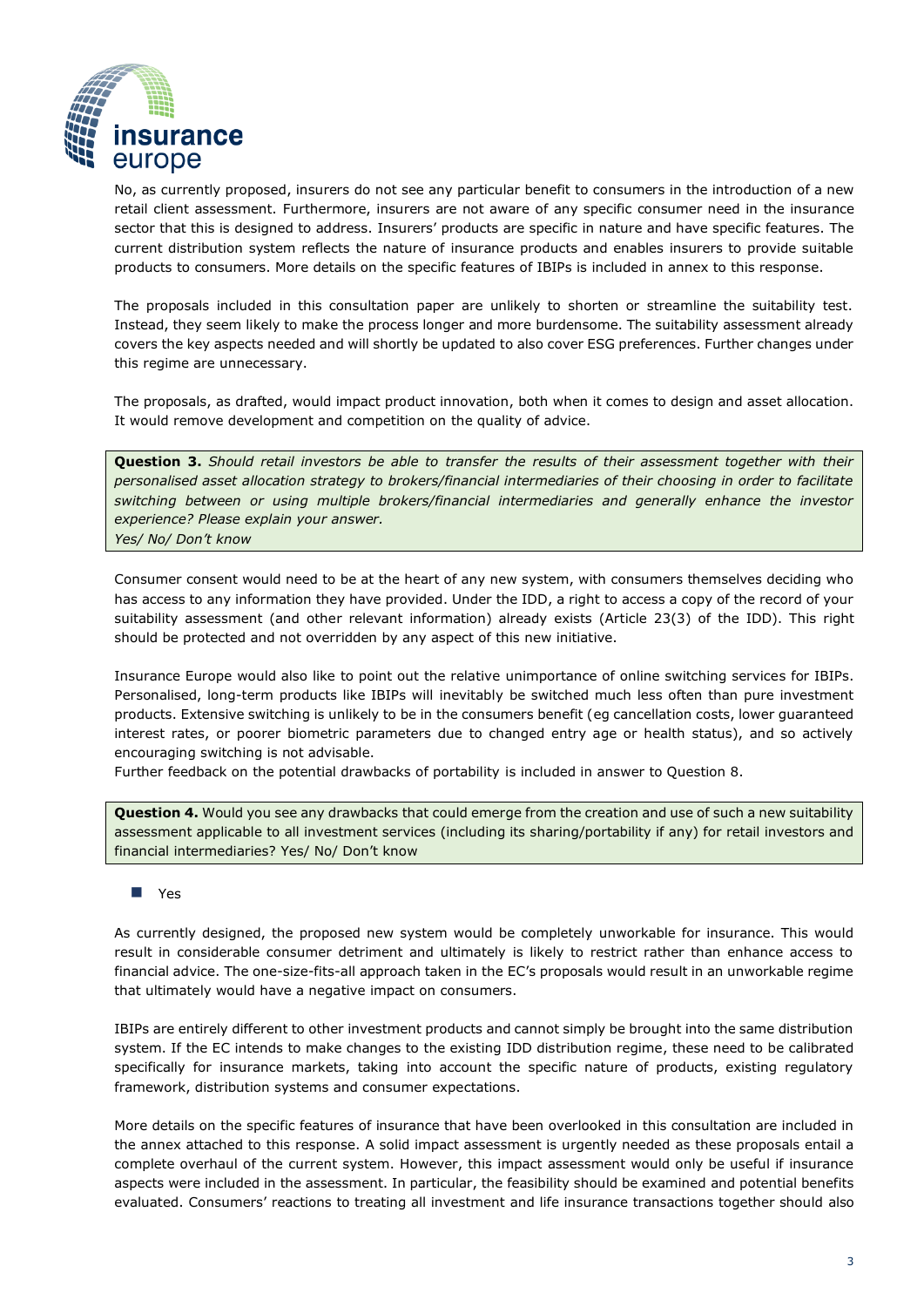

be examined. An impact assessment would also have to assess how the services (data collection, assessment, recommendations/advice, placement of products, portability, and after-sales services such as funds switching) would be remunerated in the future.

Insurance Europe also wishes to note that four weeks is also insufficient to provide full feedback and does not give stakeholders enough time to consider some of the new proposals in sufficient detail. It is vital that such short consultation periods do not become the norm. Stakeholder input is vital to ensuring initiatives such as these can work in practice. This rushed consultation without detail proposals on which to comment is entirely insufficient.

Many aspects of the proposed approach are also unclear:

- Would this system replace both the suitability and the appropriateness test in a single approach?
- Would the new system be optional?
- Would execution only sales remain possible? It is key that execution only sales remain possible given the needs of certain customers and the benefits of technology in the industry.
- Why does the consultation refer to intermediaries and not to product manufacturers given the importance of product design and target groups?
- How would it affect costs for the intermediaries? Would it, for example, drive up investment-related costs, as the industry would have fewer standardized products?
- Is the EC proposing to invest a certain percentage of retail investors' budget in shares/bonds/funds/derivatives and a certain percentage in IBIPs? Or does the EC expect insurers to design IBIPs that have fixed lines of investment?
- Where could a customer seek redress or raise a claim, given that it is unclear who would have liability for the transferable asset allocation strategy and investor profile?
- How would the proposal sit alongside and interact with the new regime for assessing a customer's ESG preferences?
- How would this regime operate in markets with a mandatory advice requirement?
- Does it also apply to direct sales and, if so, how?
- How does this process interact with the IDD demands and needs test?
- How would the asset allocation strategy be applied to guaranteed products where some assets are held in the insurer's general account?
- Who has the responsibility to monitor the customers asset allocation strategy as the portfolio will divert from the proposed strategy over time?
- What's the difference between personalised asset allocation strategy (Q3) and standardised personal investment plan (Q6)?

Insurance Europe would also like to stress the difficulties created by having several concurrent workstreams:

- New rules on suitability assessments including sustainability preferences with potential further quidance from the ESAs.
- A forthcoming consultation on Open Finance.
- A just ended EIOPA consultation on certain retail investor protection aspects.
- The European Single Access Point (ESAP) proposals.

The current IDD rules provide sufficient safeguards through the whole product life cycle and there is no clear need to change the current suitability and appropriateness system. Meeting consumers' expectations and needs is essential to the success of the insurance industry and insurers need to maintain a diverse range of products to satisfy the varying needs of consumers across Europe. The insurance sector takes the view that developing an entirely new system, with new definitions, procedures and tests, will needlessly create additional red tape, legal uncertainty and compliance costs.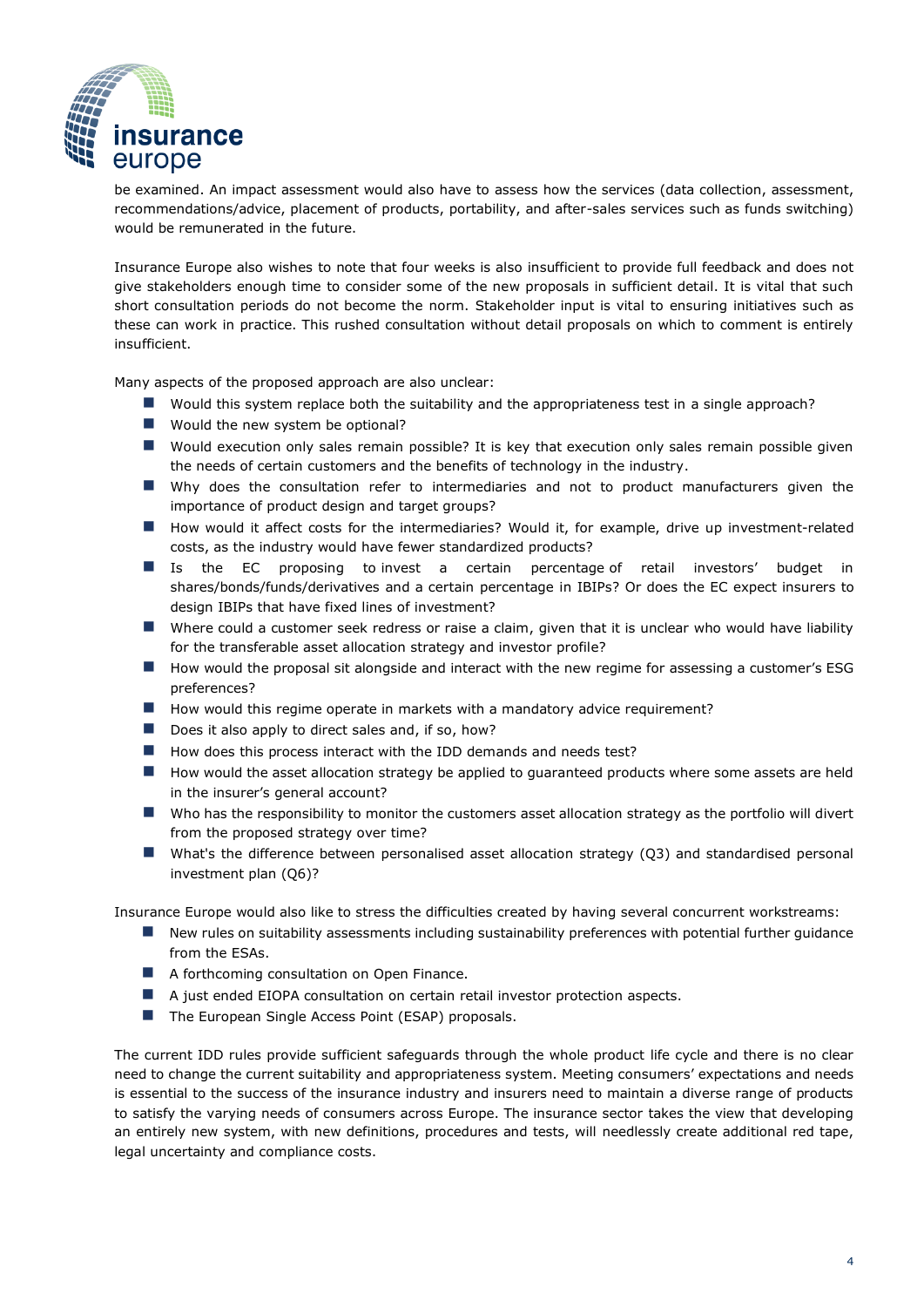

**Question 5.** *Who should prepare the clients' assessment and their asset allocation strategy? - Any financial intermediary selected by the retail investor*

- *- An independent function within the financial intermediary selected by the retail investor*
- *- An independent financial intermediary selected by the retail investor*

*- Other (e.g. public entity)*

*Please explain your answers (in particular if you ticked the box for "other").*

#### $\blacksquare$  Any financial intermediary selected by the retail investor

Distribution structures across Europe differ. It is up to the client to choose which advisor they would like to use. This could be an intermediary, but also a product manufacturer.

The sale of IBIPs in many markets is predominantly remunerated on the basis of commission. This commissionbased advice offers some advantages to consumers and should not be put at risk by this new initiative. All qualified financial advisers must be treated equally under regulation, regardless of how they are remunerated. The introduction of an asset allocation strategy should not favour one distribution system over any other.

Enabling only certain advisors to prepare the client assessment/asset allocation strategy could inadvertently restrict access to advice in markets where 'independent' advice is not available. Access to advice is vital and a crucial aspect of consumer protection in the insurance sector.

Not only would this restrict access, but also cut off the asset allocation strategy from the more holistic advice covering the client's entire financial situation including insurance and savings.

Equally, requiring intermediaries to establish an independent function would be impossible for most insurance markets. Many insurance distributors are micro-enterprises or sole traders, which do not have the manpower to designate an independent function solely for this purpose.

There are, however, instances where it would also be appropriate for public entities to have the ability to create a client assessment in the context of retirement planning where a pension product is offered directly by a public entity.

**Question 6.** *What should be the key components of a standardised personal investment plan?* 

*- A description of the investor*

*- A description of duties and responsibilities of the investment adviser drawing up the personal investment plan, custody arrangements and the duties of the client to signal changes in her personal circumstances*

- *- Procedures and reviews that are necessary to keep the IPS topical and up-to-date*
- *- Investment objectives*
- *- Investment constraints*

*- Technical guidelines specifying technical aspects on how the investment should be carried out, such as permissible use of leverage or derivatives; exclusion of specific types of assets from investment, if any*

*- ESG factors, such as specific types of assets to be excluded from investments*

*- Evaluation and review*

*- Rules on identifying strategic asset allocation – including the baseline allocation of portfolio assets to asset classes*

*- Rebalancing – policies on rebalancing asset class weights Please explain your answers*

The contents of any standardised personal investment plan should not require the insurer to collect any information not already required under the IDD and accompanying delegated acts.

In particular Article 9(3) and 9(4) of the Commission Delegated Regulation 2017/2359/EU specify that certain information is only required to be collected 'where relevant'. The introduction of any new personal investment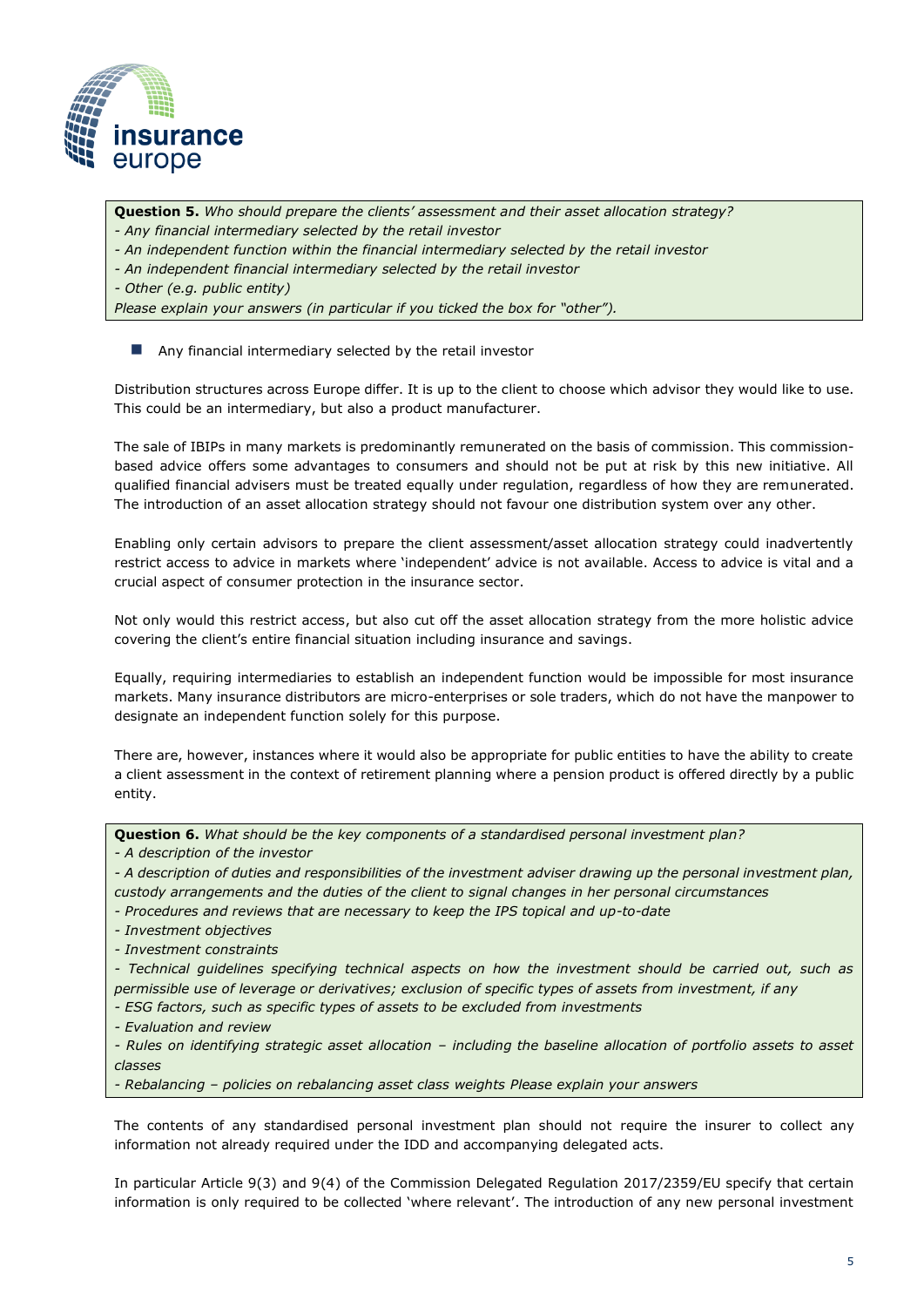

plan should not require this information to be collected as standard, as this would require insurance and insurance distributors to overload consumers with a large number of irrelevant questions, potentially putting them off completing the sale. This is at odds with the overall objective of streamlining access to IBIPs. Article 9 also includes a degree of proportionality. This should not be overridden by any more granular requirements.

Notwithstanding the above, the list proposed in this consultation overlooks some of the key factors to be considered by a client when buying an IBIP. In particular, the proposals do not include any need to consider the consumer's need for any insurance cover or financial guarantees. These are key features of IBIPs and are often equally as important as the investment component. The proposed list seems to suggest that the investor profile for an insurance customer would not include any detail at all on their wish to buy a product that includes additional insurance benefits. Without this information, the personal investment plan will serve very little purpose in establishing which IBIP is most suitable for a particular customer, or for establishing whether an IBIP or a different fund-based product would be most suitable.

**Question 7.** *What are the main investment objectives and constraints that should be addressed in a personal investment plan? Please explain your answers.*

- *- Return objectives: Long-term investment return per year, in nominal terms, net of fees*
- *- Constraints: Liquidity – expected investor outlays, etc.*
- *- Time horizon*
- *- Tax situation*
- *- Legal and Regulatory factors, if any*
- *- Unique investor circumstances, e.g., ethical or environmental preferences*

As above, the list proposed in this question does not include many of the key features of an IBIP and focuses only on the investment component. This is not an adequate framework for use in the distribution of IBIPs. In particular, the need for a financial guarantee is a key consideration when buying an IBIP and should be included in this list.

Insurance Europe would also like to point out that many of the criteria and language included in this list are inappropriate in an insurance context (eg liquidity, investor outlays).

**Question 8.** *Storage and accessibility of the new suitability assessment, including the asset allocation strategy. Do you agree with the following statement? Yes/ No/ Don't know*

*All data in the suitability assessment and the personalised asset allocation strategy (the "personal investment plan") should be stored electronically and, subject to the client's consent, the investment plan personal should be accessible to all financial intermediaries that the client employs ("open finance").*

Don't know

Whether or not Insurance Europe agrees with this statement would depend on the level of detail of the new regime, including the mechanisms for transferring information and the contents of the various documents themselves.

Consumer consent would need to be at the heart of any new system, with consumers themselves deciding who has access to any information they have provided. Under the IDD, a right to access a copy of the record of your suitability assessment (and other relevant information) already exists (Article 23(3) of the IDD). This right should be protected and not overridden by any aspect of this new initiative.

In principle, beyond those rights already legally guaranteed, companies should be able to decide freely how they handle their data co-operations. The data basis already developed by insurers is an important part of their business value. Insurers should be able to protect this, rather than face mandatory data-sharing with BigTechs and others looking to use this data to enter the market. Free access to data would have strong network effects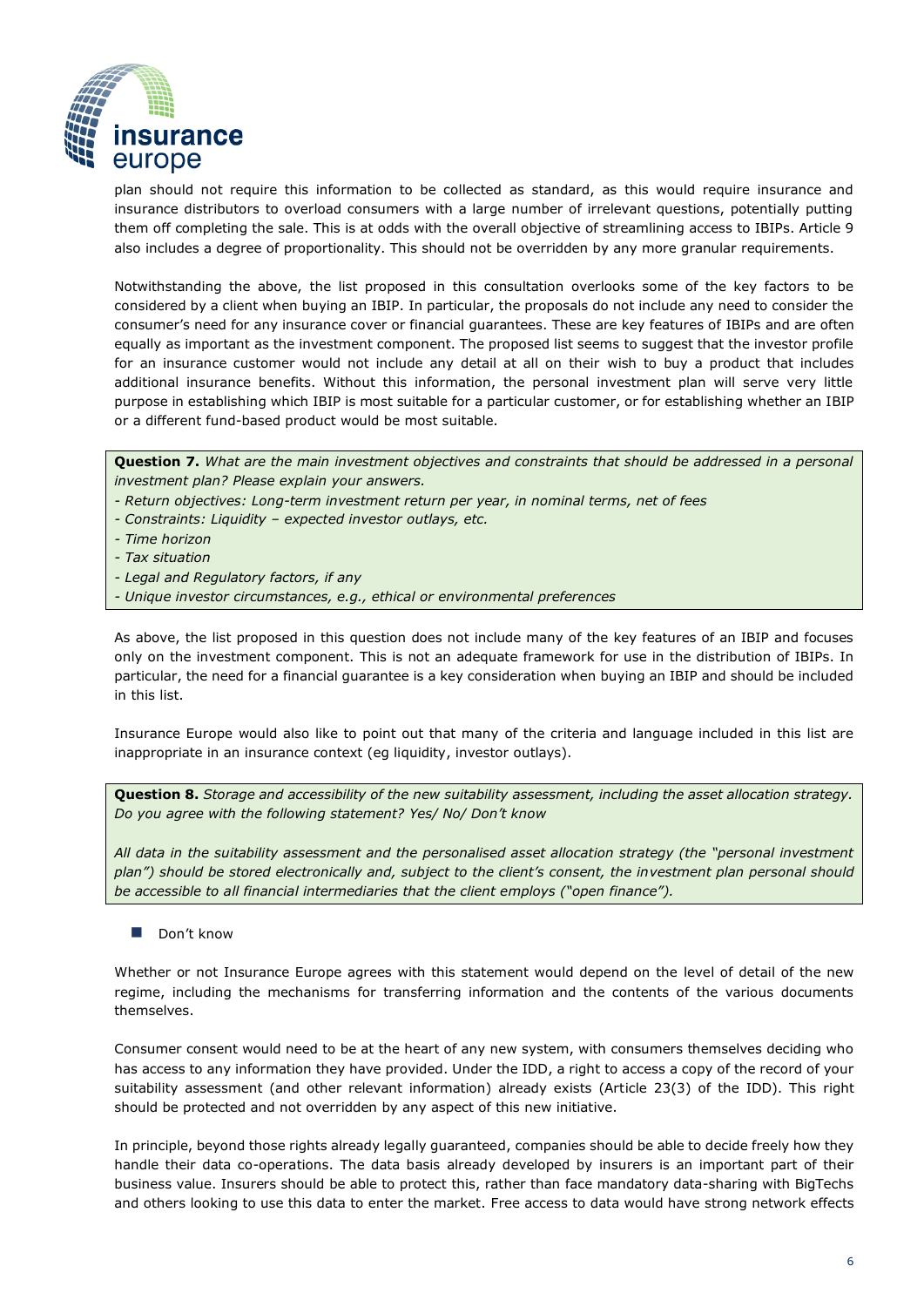

for platform and eco-system based distribution models, leading to market dominance and limiting access to customers to a few market participants ("winners take most").

Any portability of investor profiles should be limited to generic data provided by the customer. Generated data, e.g. based on company-own techniques could raise intellectual property or competition issues and should therefore not be subject to portability. With this in mind, a possible way forward would be to allow for the portability of any input data provided by the customer, but not to make any data that has been generated or analysed by the intermediary/insurer available to competitors. In practice this would mean splitting the proposed client assessment into two parts. The first part, consisting of the generic data provided by the customer could be made portable, the second part where the data is analysed would be the proprietary work of the insurer/intermediary and should not be made available. The asset allocation strategy should not be portable.

Insurance Europe would also like to highlight the relative unimportance of online switching services for IBIPs. Personalised, long-term products like IBIPs will inevitably be switched much less often than pure investment products. Extensive switching is unlikely to be in the consumer's benefit (eg cancellation costs, lower guaranteed interest rates, or poorer biometric parameters due to changed entry age or health status), and so actively encouraging switching is not advisable. This means that there is very limited consumer benefit from making insurers' client assessments available to other providers, as consumers are unlikely to benefit from moving to a new provider.

*Question 9. How often should the client's assessment and asset allocation strategy be updated?*

*- Once per year*

*- Upon significant changes in the retail investor's personal circumstances or objectives, communicated by the investor to its financial intermediary*

*- Upon suggestion of the financial intermediary selected by the investor, subject to providing the investor with any necessary written justification evidencing the need for an update, and subject to the investor's agreement* 

*+ duly stored*

*- Other.*

*Question 9.1 When the investor is NOT under advice (please select as many answers as you like)*

#### ■ Other

It is not appropriate or necessary to set up specific rules on update frequency as this depends highly on the specificities of the individual investor. Short-term investments with sophisticated investment products or leverage may require frequent interaction between investor and advisor while long-term investments with basic asset classes may require very little interaction.

It should be noted that the specific features of IBIPs would impact the appropriate timeframe for carrying out any updates. Many IBIPs are very long-term with minimal exit options, meaning regular updates would be unnecessary. Similarly, many IBIPs offer features such as life-cycling where changes in the investment strategy are built into the product itself (including for dynamic hybrid products). In this context, there is no need for updates to the asset allocation strategy, as this would have been considered at the point of sale.

For these reasons, it is not appropriate to set one single timeframe/parameter for carrying out updates.

Aside for any specific comments on the potential triggers for an update, insurers are unclear on who would be responsible for carrying out any update to the client assessment/asset allocation strategy where a client is not 'under advice'. This presents considerable liability issues that need to be addressed. It is also not clear how this service would be remunerated.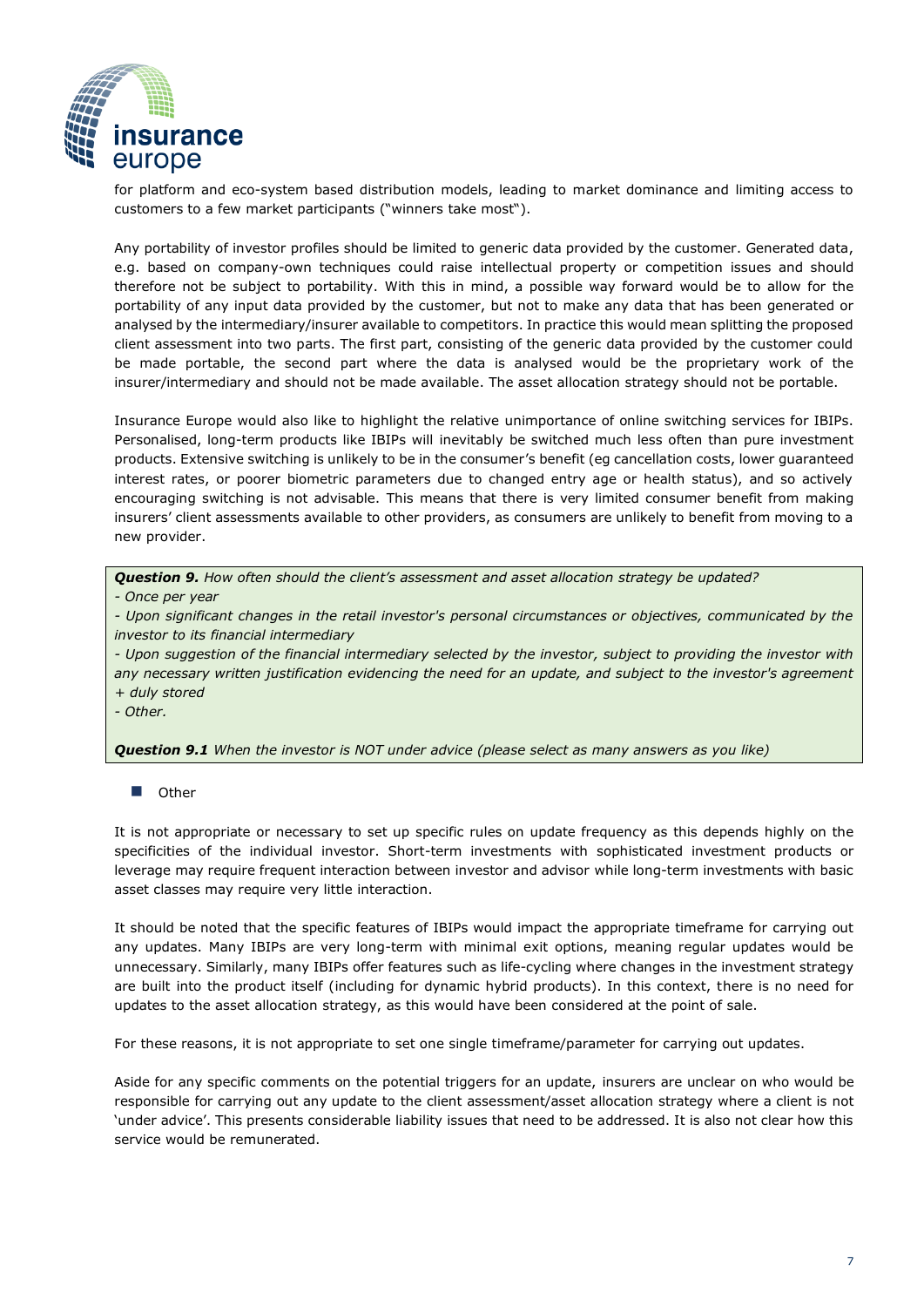

**Question 9.2** *When the investor is under advice/portfolio management* 

*- Once per year*

*- Upon significant changes in the retail investor's personal circumstances or objectives, communicated by the investor to its financial intermediary*

*- At the initiative of the financial intermediary providing the advice and subject to written justifications evidencing the improvement, communicated to the investor and duly stored*

*- Other.*

See response to Question 9.1

**Question 10.** *Please provide us with an estimate of the necessary costs to set-up and update this possible new client assessment (including the personalised asset allocation strategy) in a structured and machine-readable*  format as well as for its storage in a way accessible for future reference by the retail investor and competent *authorities. Please explain your answer and provide a breakdown of the most important cost components.*

*- One off costs (estimate in EUR).*

*- Ongoing costs (estimate in EUR).*

Neither Insurance Europe nor its members have been able to estimate the requested costs.

**Question 11.** *Please provide us with a cost comparison between the costs associated to this possible new client assessment regime (including the personalised asset allocation strategy) in and your current costs associated to compliance with the current suitability and appropriateness regimes? Please explain your answer. - Your current costs associated to compliance with the current suitability and appropriateness regimes (estimate in EUR).*

*- Estimate costs associated to compliance with the possible new suitability assessment regime (including the personalised asset allocation strategy) (estimate in EUR).*

Neither Insurance Europe nor its members have been able to estimate the requested costs.

**Question 12.** *Do you consider that the new client assessment regime would allow material cost savings for financial intermediaries taking into account the standardised and single nature of the possible assessment regime, once the initial sunk costs are absorbed? Yes/ No/ Don't know Please explain your answer. If possible, please provide estimates.*

Insurance Europe is not able to provide specific cost estimates. It is impossible to quantify a cost per individual compliance requirement, as it also depends on the size of the company and of the distribution network, whether the company needs to outsource activities, the number and type of products in the portfolio, the frequency of review, etc.

The overall costs would also be dependent of the details of the new regime. In particular, the content and level of detail of the data to be collected/analysed and the format in which it must be provided. It is possible to provide machine-readable data via a PDF at a low cost, but any more granular stipulations on data format would be much more expensive to implement.

However, it should be noted that the set-up costs for streamlining the advice process should not be underestimated. This has been demonstrated by the relatively slow adoption of robo-advice services, where costs are one the key reasons that more insurers are not already offering this service. As currently proposed, this new system would not only entail changes to the IDD suitability and appropriateness tests, but also to the product oversight and governance process, training of intermediaries and rules on the provision of advice. These changes would create significant set-up costs and would likely entail increased ongoing costs.

The consultation paper seems to presuppose that this would be offset by cost savings created by the streamlining of the process going forward. However, the industry sees very limited potential for these changes to lead to cost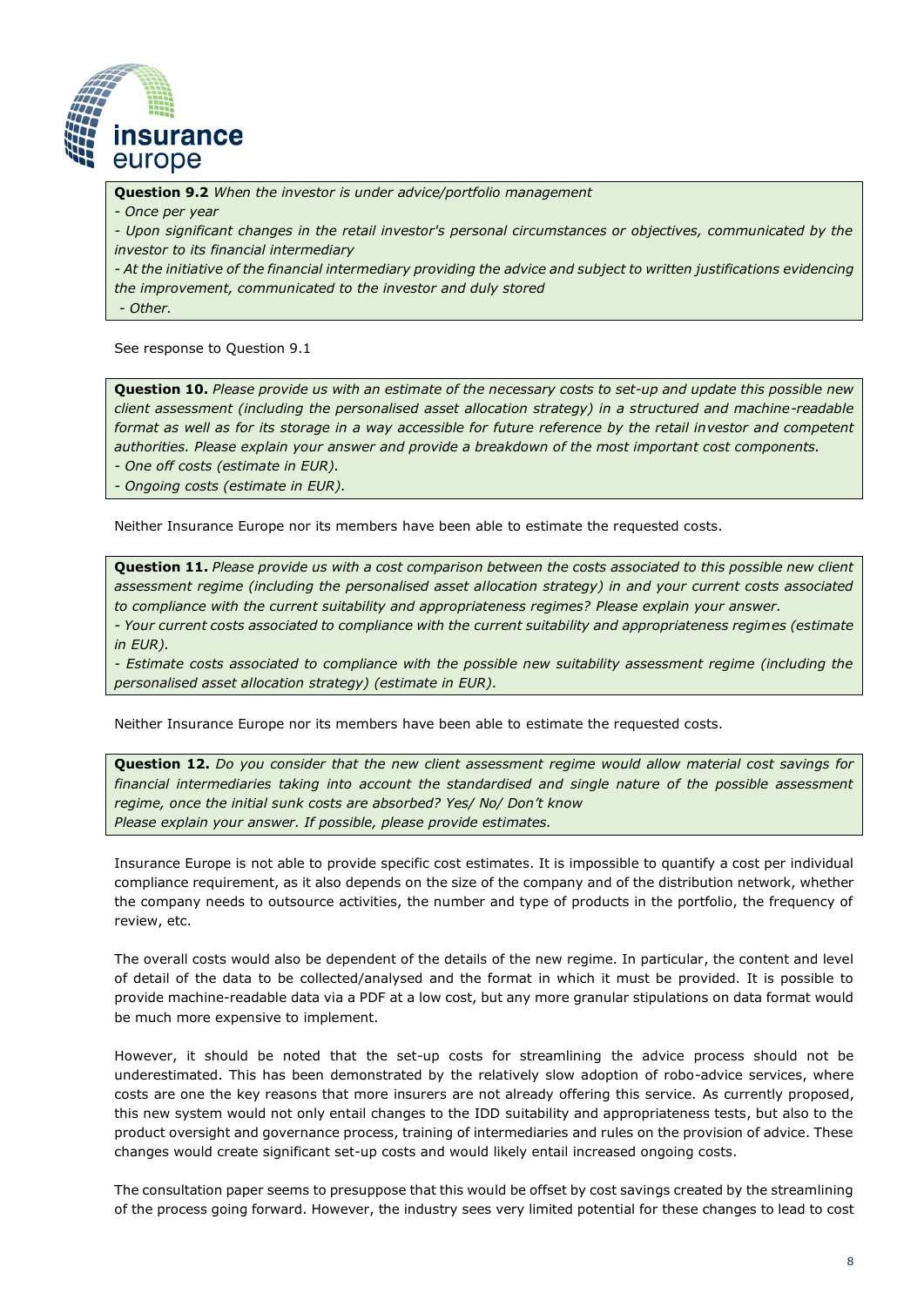

savings for insurers/intermediaries. Regardless of the availability of previous client assessments, Insurance Europe does not expect that insurance distributors would be prepared to base their advice to the client on an assessment performed by a third party without themselves re-assessing and re-evaluating the assessment and check if it is updated. The end result would be a system that operates in a similar manner to the existing IDD system (with a limited number of clients making use of their rights under Article 23.3 of the IDD), but with intermediaries facing the increased costs incurred by having to implement the new standardised questionnaire and potentially new data formats.

#### ◼ **A personalised asset allocation strategy**

A personalised asset allocation strategy would be the main output of the new client-centric assessment carried out by a financial intermediary. It would represent a basic investment framework for achieving the retail investor's investment objectives and aim to provide the investor with maximum returns in view of its personal circumstances, while exposing the investor to an optimal amount of risk. This would be achieved by setting out a unique plan for exposure (in percentage terms for instance) to an optimal diversification of broad asset classes (eg fixed income, equity, commodities, etc) and set the right risk- return profile for the retail investor's investment goals.

The rules on asset class categorisation could feature a varying level of details and granularity. For example, the legislation could establish very general asset classes across which diversification should be ensured (eg equity, bonds, commodities, real estate, private equity, hedge funds) or it could foresee or allow for a creation of more detailed 'sub-asset classes' (government bonds vs. corporate bonds, high yield vs investment grade bonds, large cap vs. small cap shares, etc).

This personalised asset allocation strategy could then be made portable and transferable across financial intermediaries that the retail investor chooses to interact with. It should then be determined whether and to what extent financial intermediaries should be allowed to depart from this personalised asset allocation strategy and under what conditions.

**Question 13.** *Should the rules on personalised asset allocation strategy foresee standardised investor profiles based on retail investors' personal constraints, risk/return appetite and objectives? Yes/ No/ Don't know / no opinion / not applicable*

#### $N<sub>0</sub>$

**Question 13.1** *If no, please provide a detailed answer to question 13*

The use of a personalised asset allocation strategy is not coherent with rigid, standardised investor profiling. Personalisation means flexibility. Standardised investor profiles would not represent the diverse nature of EU consumers, who have different personal needs, constraints, fiscal treatments, retirement frameworks, risk protection needs, preferences in terms of assets, need for more or less liquid instruments (eg saving accounts, real estate), risk/return appetite and objectives that need to be considered. Therefore, fixed definitions are not advisable and would not work in practice.

Also, a rigid classification of consumers would not help satisfy consumers' individual interests. For example, the consultation paper mentions that a personalised asset allocation strategy would "*aim to provide the investor with maximum returns*". However, consumers' needs might be different, for example: to diversify their investment, protect their savings or plan their succession, balance returns and sustainability goals. Consumers can value different services and features differently, their priorities can change during their lifetime and the economic and financial environment is also constantly evolving.

This is why the current IDD approach works well. It is the product manufacturer who defines the target market of the product as part of the product oversight and governance (POG) process. The product manufacturer is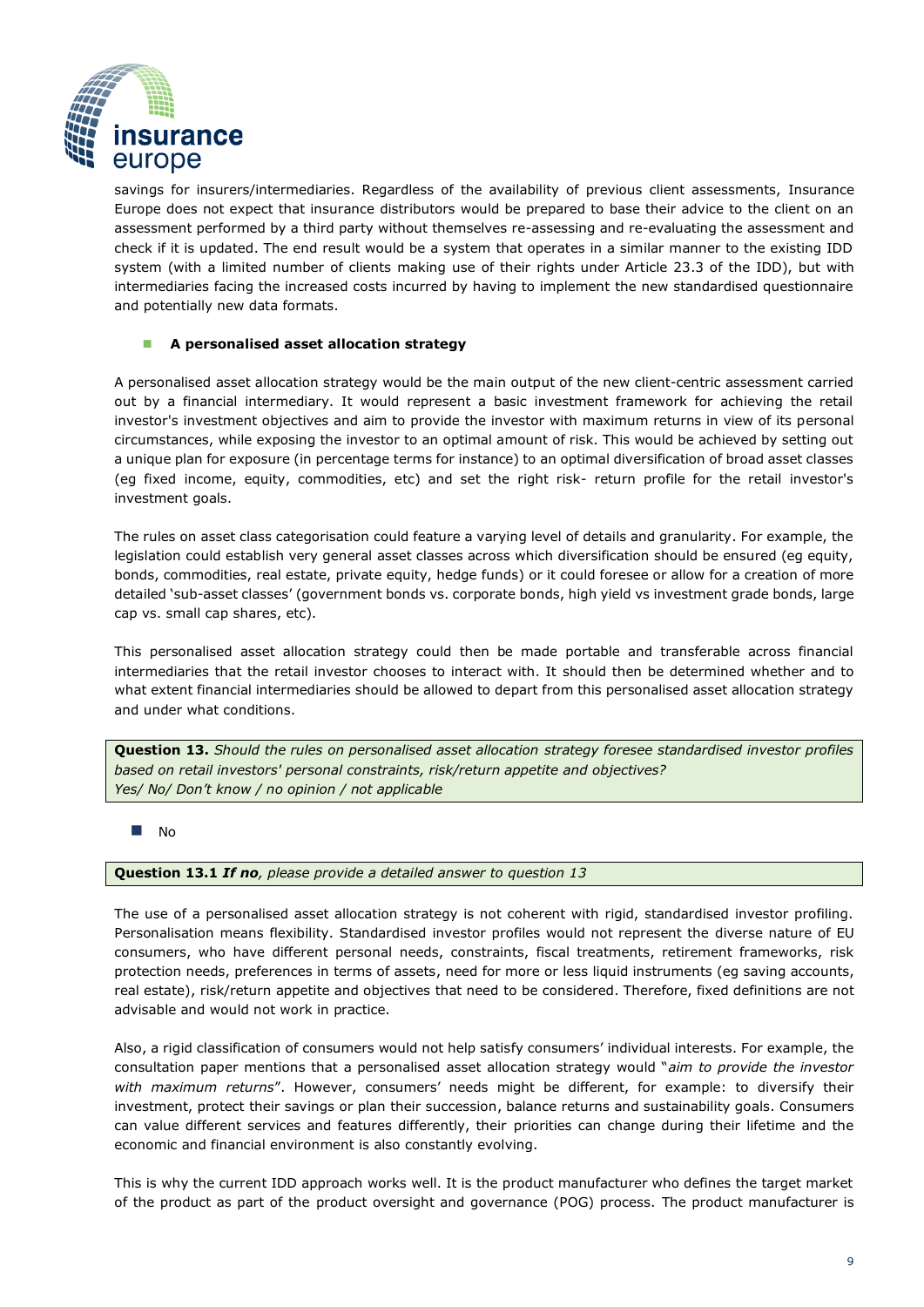

best placed to apply the existing POG requirements through measures and procedures that are proportionate to the level of complexity and the risks related to the products as well as the nature, scale and complexity of the relevant business of the manufacturer. Product manufacturers can leverage their experience and market intelligence, bringing innovations and addressing emerging needs in a timely manner. Furthermore, the general nature of POG in its current application ensures that it applies equally well to very heterogeneous insurance products in different markets. Distributors can then use the demands and needs assessment to understand the consumer overall life situation and which areas needs more specific questions. This approach provides consumers with better services and more choice.

Besides, there is already an EU product definition for packaged retail investment and insurance products (PRIIPs), with reinforced requirements for these products. The limits of a standardised approach already emerged when applying a standardised key information document (KID) for all PRIIPs. A classification of PRIIPs clients into standardised profiles would face the same limits and would not improve the quality of the distribution process.

**Question 14.** *Which elements should form the basis for distinguishing between asset classes within the asset allocation strategy? Please explain your answer and provide details on the additional criteria if any.*

- *- Risk*
- *- Return*
- *- Paired correlation with other asset classes*
- *- Additional criteria*

The consultation paper does not provide sufficient details on the proposal of "*standardised investor profiles*" and a "*basic but personalised asset allocation strategy*". In general, as also explained in response to Question 13, many aspects need to be considered, like risk, returns, duration, liquidity, etc.

It is not clear if the asset allocation strategy would be assigned after a holistic assessment of the client's overall financial and insurance position, investment goals and priorities. A holistic assessment would be important to raise consumers' risk awareness and help them bridge their protection gap in a diversified saving plan, but this would be ambitious to achieve through a "*unique standardised questionnaire*" and would require extensive expertise on the part of the adviser.

The paper writes that the strategy should work "*on an overall portfolio basis*", with a "*defined (in percentage terms, for instance) exposure to any financial instruments and products distributed to retail investors, including but not limited to, shares, bonds, funds, structured products (including insurance based investment products)*".

First of all, assigning all IBIPs to the generic definition of "*structured products*" fails to recognise the distinctive features and benefits of insurance products, and the fact that they can have either a linear or non-linear investment structure. Insurers offer a wide range of IBIPs that combine investment with unique features as explained in Annex. The difficulties in applying the standardised approach pursued in the KID for all PRIIPs has already demonstrated the impossibility of applying a single standard to all these products.

Secondly, it is not clear if the EC's proposal would be to recommend consumers to assign a certain percentage of their disposable income to direct investments in shares/bonds/funds/derivatives and a certain percentage of their budget to IBIPs, or if the expectation of the EC would be to force insurers to design IBIPs that have fixed lines of investment (eg a fixed composition of shares/bonds/funds/derivatives in the underlying investments). Such a standardisation in the design of IBIPs is not only unrealistic (eg insurers have prudential duties under Solvency II; insurers are professional investors who need to appropriately manage/invest the asset backing reserves of their products to fulfil their duties; insurers can offer financial guarantees or sell products that can follow the lifecycle of the customer; insurers can apply risk mitigation mechanisms etc) but also detrimental in terms of consumer choice. The standardisation will also limit innovation and prevent new asset classes/new investment products to be included and developed.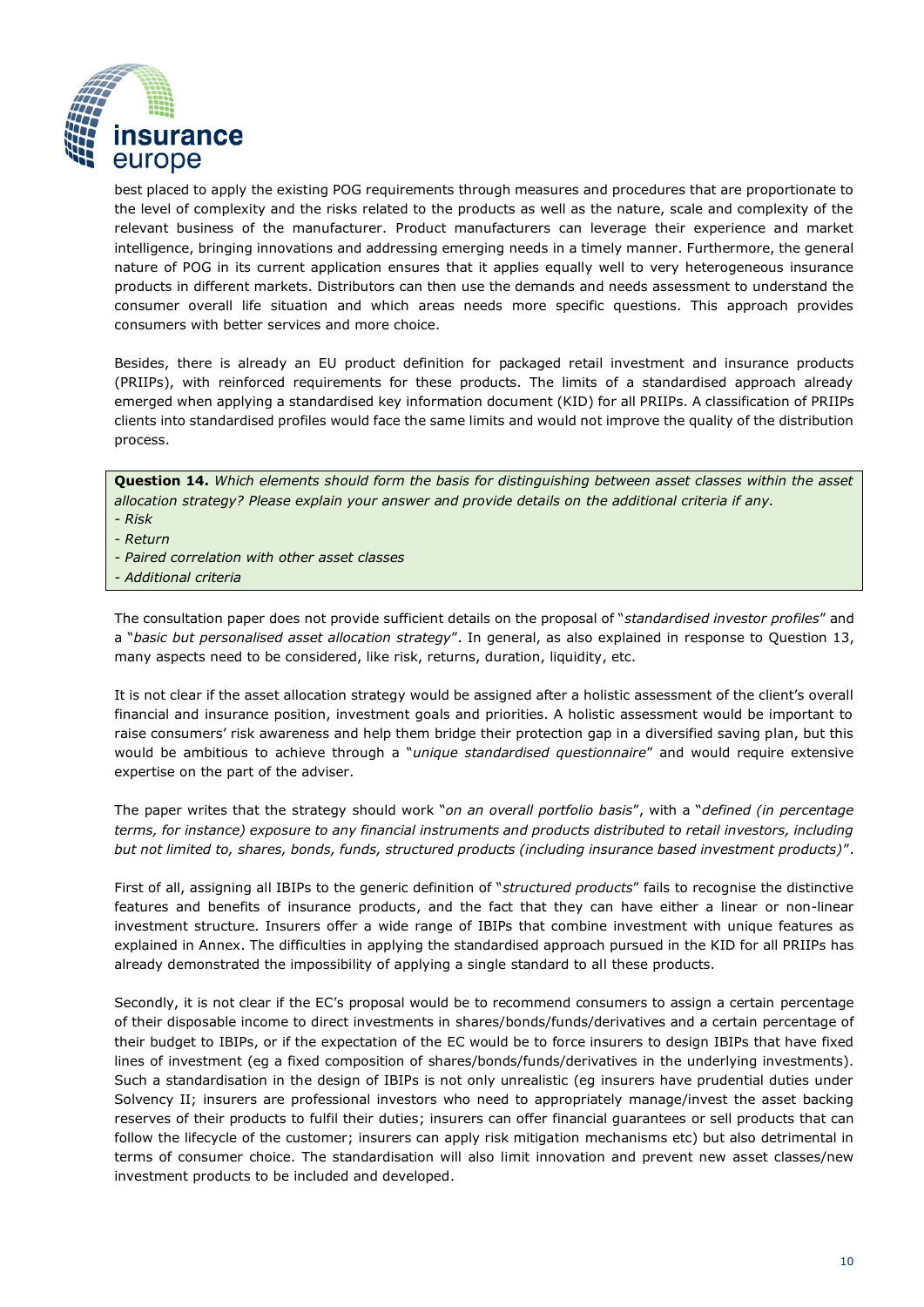

Insurance Europe takes the view that the existing regulatory framework under the IDD and its Delegated Acts on POG and conduct of business rules for IBIPs ensure a high level of consumer protection through the whole product life cycle. Therefore, due attention should be paid to supervising the application of the current rules, rather than introducing further limitations to the design and distribution of IBIPs, or an artificial product standardisation that would limit the competitiveness of IBIPs.

The consultation paper states that in any case "*retail investors should ultimately remain free to take autonomous investment decisions, even where they do not align with the allocation strategy*". It is important to respect consumers' preferences, but also product manufacturers' autonomy to design their products and distributors' roles and expertise under the well-functioning IDD rules. The first step of the RIS should be to build the investment culture that is still missing among retail investors. It is premature to expect an average retail investor to pro-actively demand an asset allocation strategy that is more sophisticated than the one recommended under the standardised process envisaged in this consultation paper. It is also not clear how the new system proposed in this consultation paper would incentivise consumers to engage more in financial markets:

- The onboarding phase would be even longer, with potentially more questions included in the suitability or appropriateness questionnaire (both in a face-to-faces sales or an online robo-advice).
- Consumer choice would be limited to a basic asset allocation strategy with more restricted or more complicated opportunities of personalisation than before.
- Once the decision to invest in an IBIP with the provider for a medium to long term is taken, a consumer may not wish to be contacted by other financial intermediaries with different proposals and may anyway stand to lose part of their expected benefits if they surrender the original insurance contract early.

**Question 15.** *Exposure to assets, as set out in the asset allocation strategy, could be achieved either by investing directly in securities (e.g. shares, bonds), or via investment in potentially complex financial products (e.g. funds, structured products, insurance-based investment products) or a combination thereof. How should a financial intermediary assess best value-for-money when considering asset classes or sub-asset classes offering the optimal exposure for the retail investor? Please explain your answer.*

The design, distribution and review of IBIPs are carefully regulated by the IDD, which has introduced solid POG rules on professional advice, distributors' continuous training, suitability/appropriateness/demands and needs tests, transparency requirements and product monitoring.

Consequently, Insurance Europe takes the view that the existing regulatory framework already offers all the necessary tools to ensure a high level of consumer protection through the whole life cycle of products that  $-$  if implemented and supervised diligently  $-$  will guarantee that consumers receive products that are tailored to their demands and needs.

Therefore, due attention should be paid to supervising the application of the current POG rules, rather than introducing further limitations to the design and distribution of IBIPs, or artificial standardisations that would limit the competitiveness of the services offered to retail clients as well as consumers' choice.

Also, affirming that IBIPs are potentially complex *per se* is too one-sided. From a consumer's perspective, the engineering of most IBIPs adds additional layers of protection, rather than complexity.

**Question 16.** *The rules on the asset allocation strategy should allow for the establishment of asset classes that are fit to achieve the investment objectives of retail investors.*

*How should those rules take into account situations where the investment intermediary wishes to offer products that do not fit into one of the common asset categories?*

*- Where the intermediary proves that the risk, return and correlation properties of the product are equivalent to those attributed to one of the established asset classes, they can consider that instrument as belonging to that asset class*

*- Such products should only be made available to the investor at their explicit request, and not as a part of the investable universe determined by the asset allocation strategy*

*- Other solutions. Please explain your answer, in particular where you express support for 'other solutions'.*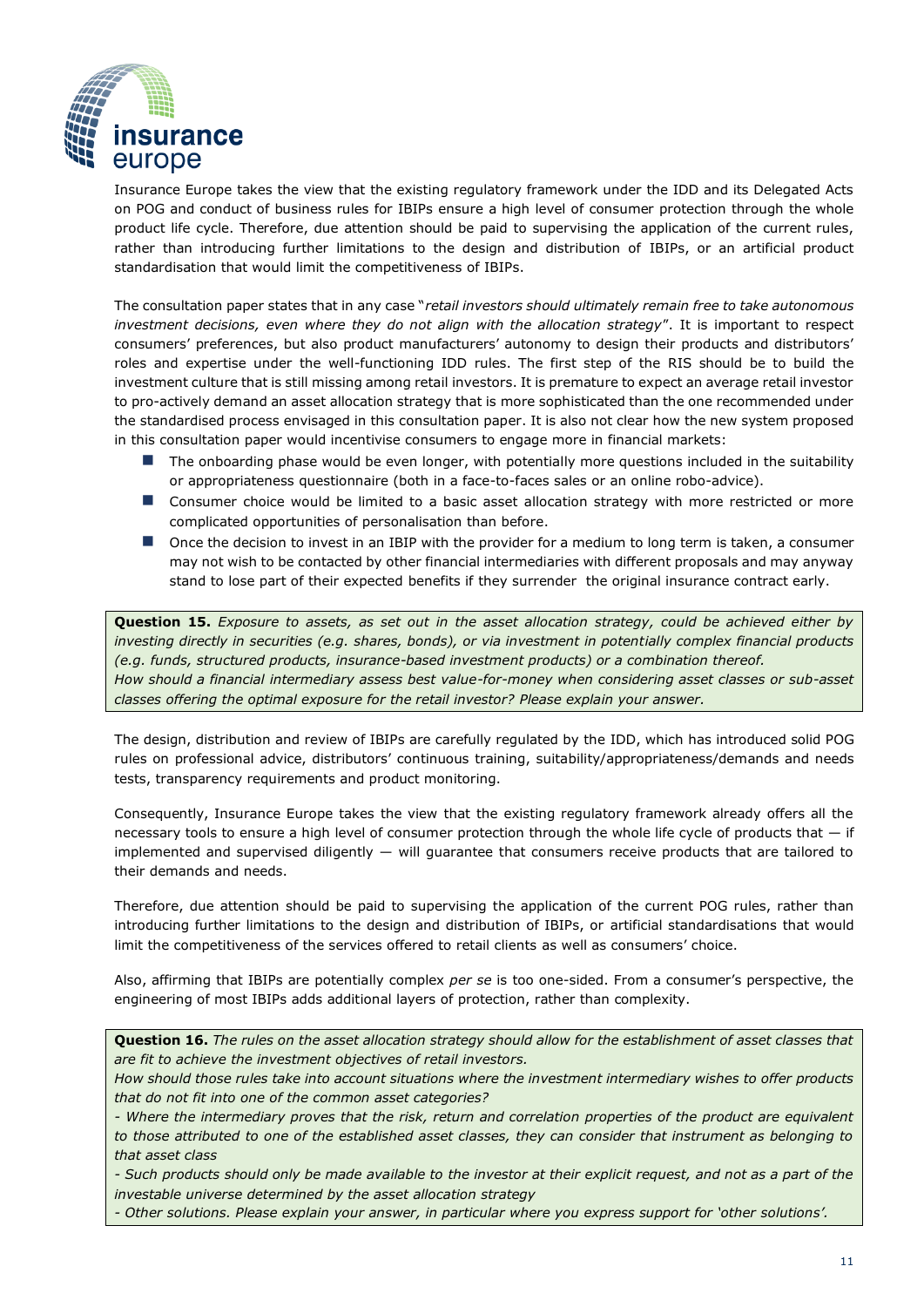

■ Other solutions.

It is important to respect consumers' preferences, as well as a company's autonomy to define their business strategy and intermediaries' role and expertise under the well-functioning IDD rules.

Insurance Europe does not see any benefit in restricting consumer choice by proposing basic asset allocation strategies with more restricted or more complicated opportunities of personalisation than today.

As to the first option, it would be burdensome and lengthy for intermediaries to prove the equivalence of the "*risk, return and correlation properties of the product*" (and/or further or different elements that should form the basis for distinguishing between asset classes within the asset allocation strategy – since this is subject to consultation under Question 14) and difficult for supervisory authorities to objectively assess the intermediary's judgement.

As to the second option, the RIS should help to build the investment culture that is still missing among retail investors. It is premature to expect an average retail investor to pro-actively demand an asset allocation strategy that is more sophisticated than the one recommended under the standardised process envisaged in this consultation paper. This option would only be possible once the EC´s CMU goals regarding an increased level of financial education, and hence a higher financial competence among average retail investors, is achieved.

**Question 17.** *Although the form and content of the asset allocation strategy should be prescribed to a certain extent, financial intermediaries will always exercise a degree of discretion when establishing the asset allocation*  for a given investor. Competition between financial intermediaries in establishing an optimal asset allocation *strategy for a given set of client data could yield better quality asset allocation propositions for the client. On the other hand, changing without objective reasons the investment guidance set out by the asset allocation strategy should be avoided in order to ensure that his or her investment goals are attained.*

*Should a financial intermediary other than the one that drew up the client assessment be able to propose a different asset allocation strategy than the one originally established, where the data required to produce the asset allocation strategy are made available to that financial intermediary? Please explain your answer*

*- Yes, but only when there are objective reasons (see notably (b) and (c) in Question 9.1 and 9.2 respectively.) - No*

- *- Don't know*
	- Don't know

Consumers are already provided with extensive pre-contractual information allowing them to compare different offers and shop around if they wish. The benefits for consumers of more restricted *ex ante* competition among providers (since the "*unique standardised questionnaire*" would assign the client to a basic allocation strategy with restricted and burdensome possibilities of customisation whatever provider they consult), only partially compensated by a potential *ex post* competition, are not clear.

Also, the question refers to "*a financial intermediary other than the one that drew up the client assessment*". It is not clear if this suggests a scenario where a financial intermediary only drew up a client assessment, bearing the compliance costs of the process, and did not enter a contractual relationship with the consumer (see answer to Question 8). If that financial intermediary agreed an allocation strategy with the client, it is also not clear which kind of innovations or personalisations another financial intermediary could offer within the standards indicated in this consultation paper.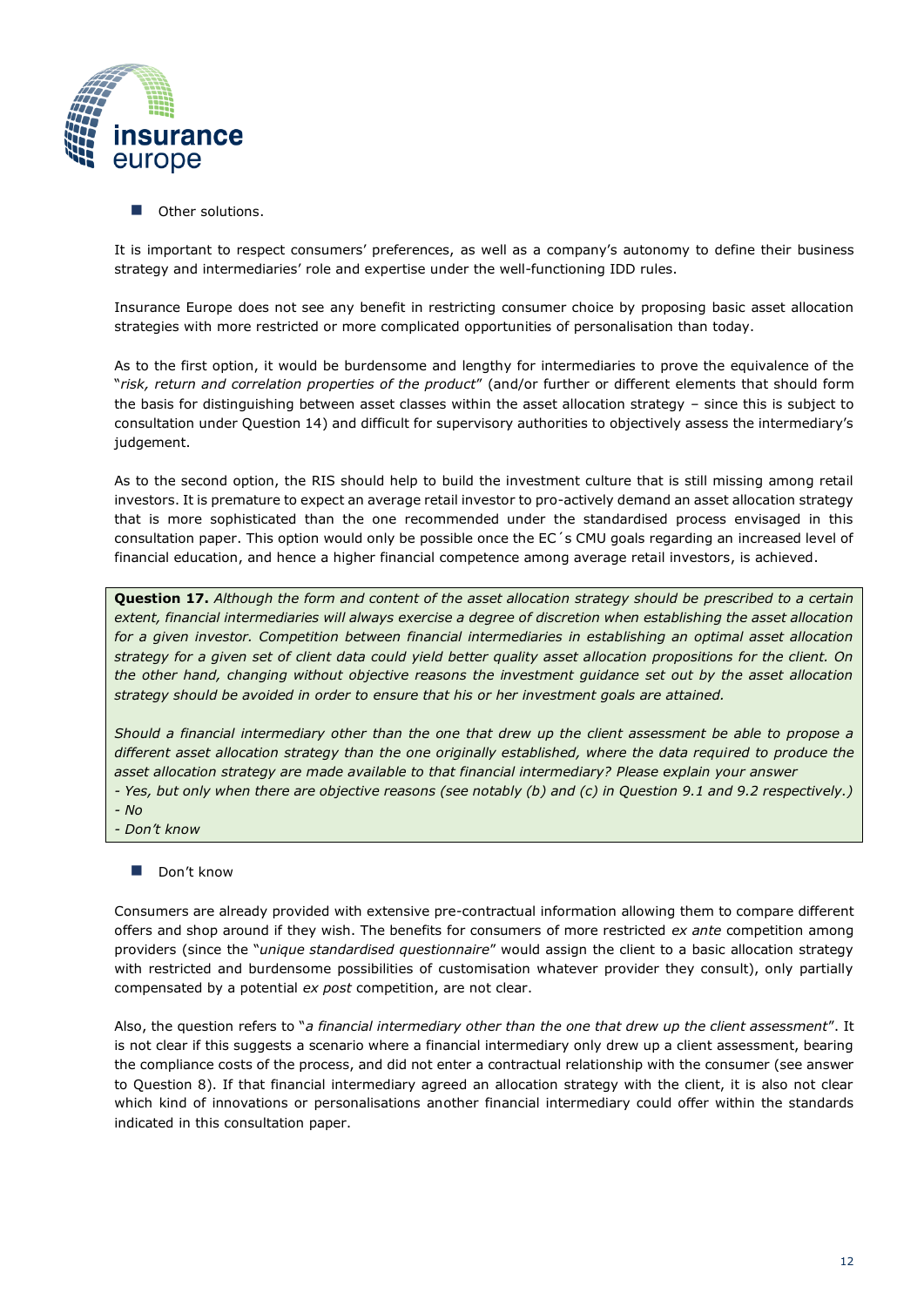

**Question 17.1** *Should the investor be required to give explicit consent for the development of a new asset allocation strategy? Please explain your answer. Yes/ No/ Don't know*

### ◼ Yes

As per Insurance Europe's response to Questions 3 and 8, consumer consent would need to be at the heart of any new system, with consumers themselves deciding who has access to any information they have provided. Under the IDD, a right to access a copy of the record of your suitability assessment (and other relevant information) already exists (Article 23(3) of the IDD). This right should be protected and not overridden by any aspect of this new initiative.

The explicit consent of the data subject needs to prevail as a general principle. The crucial role of consent is enshrined in Articles 7 and 8 of the Charter of Fundamental Rights of the European Union. In Question 10, the EC mentions the "*set-up and update this possible new client assessment (including the personalised asset allocation strategy) in a structured and machine-readable format as well as for its storage in a way accessible for future reference by the retail investor and competent authorities*". The need for the explicit consent of the data subject for supervisory authorities' access to the information related to the client assessment and personalised asset allocation strategy (which could potentially include personal information on the client's regular income, assets including liquid assets, investments and real property, regular financial commitments, and other elements not yet defined) should also be considered.

National competent authorities already have adequate access to companies' records to verify the compliance with the IDD rules and ensure high standards of consumer protection, complemented by the intervention powers foreseen in the PRIIPs Regulation and the reporting collected under Solvency II to monitor the overall market stability.

**Question 18.** *Would you have any general comments on an enhanced client assessment regime and/or personalised asset allocation strategy? Please explain your answer. Yes / No/ Don't know/ no opinion/ not applicable*

#### ◼ Yes

The consultation contains important new proposals and requires stakeholders to consider an entirely new way of conducting suitability and appropriateness test. It is impossible for the industry to give these proposals full consideration within the four-week deadline set by the EC. Stakeholder consultations must run for a minimum of 12 weeks in line with the EC's Better Regulation principles, and this consultation should have been conducted on this basis.

The IDD rules provide sufficient safeguards through the whole product life cycle and there is no clear proof of evidence about the need to change the current suitability and appropriateness system.

Meeting consumers' expectations and needs is essential to the success of the insurance industry and insurers need to maintain a diverse range of products to satisfy the varying needs of consumers across Europe. The insurance sector takes the view that developing an entirely new system, with new definitions, procedures and tests, will create additional red tape, legal uncertainty and compliance costs.

As currently designed, the proposed new system would be completely unworkable for insurance. This would result in considerable consumer detriment and ultimately is likely to restrict rather than enhance access to financial advice and financial products. This would not enhance the diversity of the market, but instead restrict consumers' choice.